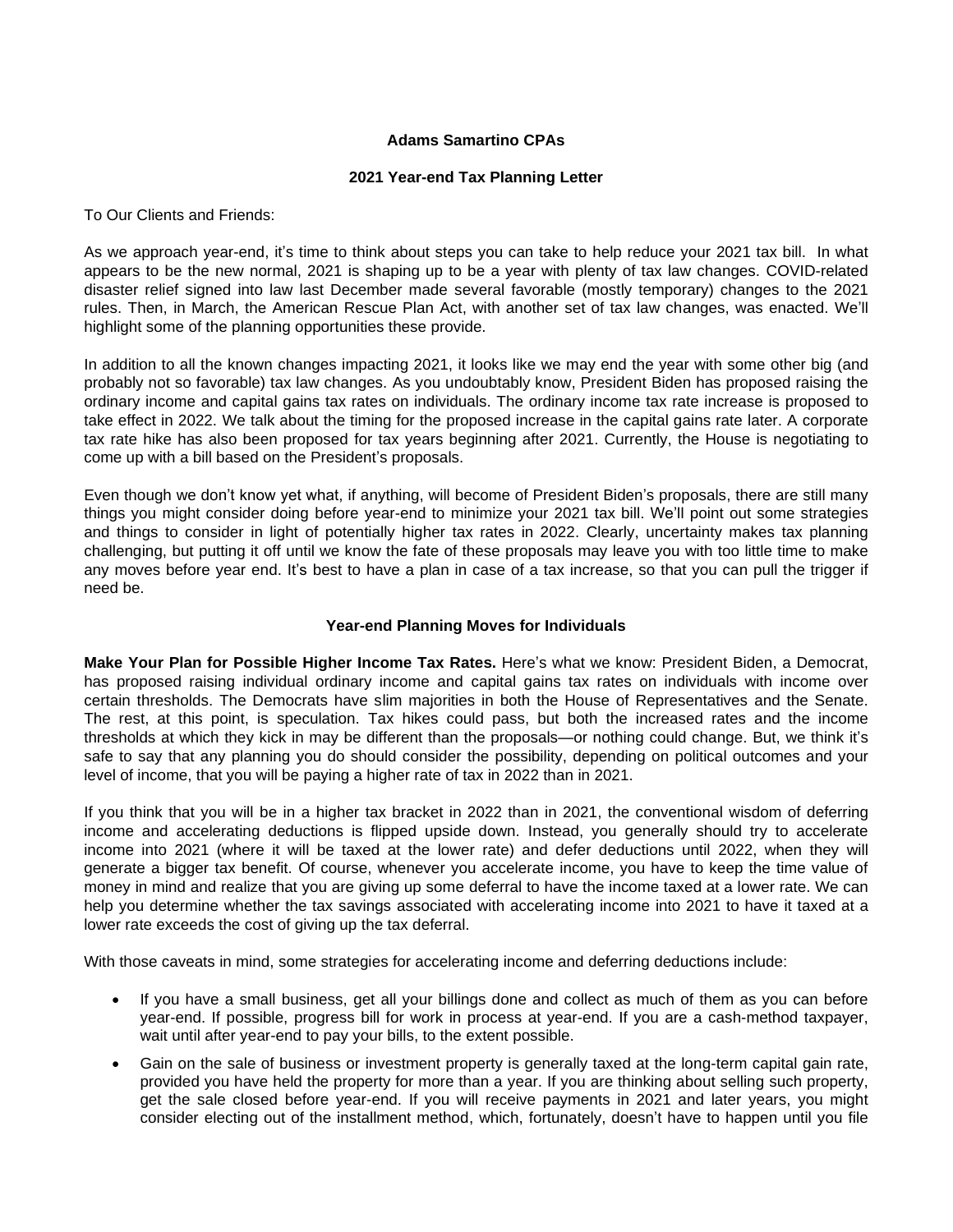your 2021 return, when the picture should be much clearer. Bear in mind, if you elect out of the installment method, your 2021 tax bill on the sale may be more than the payments you receive by the time the tax is due. So, you might need cash from another source to pay the tax.

**Caution:** The House Ways and Means committee has proposed that the increase in the capital gains tax rate would be effective for sales after 9/13/21. However, that proposal is a long way from becoming law. If that does happen, any long-term capital gains realized between now and year-end will be potentially (depending on your level of income) subject to the higher rate. In that case, closing a sale before yearend will not achieve the goal of having the gain taxed at the lower 2021 rate (but it will accelerate the gain into 2021). Sadly, we just don't know if any increased capital gain rate will be applied retroactively. Again, depending on political outcomes, the effective date of any increase on the long-term capital gains tax rate could be on the date the bill is actually enacted, or some other date. As usual, you have to balance any potential tax savings associated with accelerating a gain into 2021 with the overall economics of the deal. But, if you can get the price you want, the possibility of having the gain taxed at a lower rate if you sell in 2021 should at least be considered.

- If you have or will have long-term capital gains in 2021, defer selling stocks or other investments that have declined in value until 2022. That way, you can use the loss in 2022 (or later) to offset capital gains that will potentially be taxed at a higher rate than in 2021. Be careful, though, that you don't let taxes drive your entire decision. If you think an investment will continue to lose value, it might be best to sell it in 2021, regardless of the tax consequences. But, if you think most of the decline has already happened, you might want to wait until 2022 to sell some losers.
- Wait until 2022 to make charitable contributions, pay your real property taxes (to the extent possible) or to have elective medical procedures, dental work, routine physicals or to purchase glasses, contact lens, hearing aids, etc. Of course, don't delay any medical procedure or purchase if that would be detrimental to your health.

At this point, we think the best advice is to wait and see what happens. In the meantime, give these ideas some thought. Look at your investment portfolio to identify winners and losers so that, if you want to trigger a gain or loss in a particular year, you'll have an idea of which investments to sell. Of course, we will keep you informed of any developments on the proposed tax rate increases as soon as we know them.

**Bunch Itemized Deductions to Maximize Their Worth.** For 2021, the standard deduction amounts are \$12,550 for singles and those who use Married Filing Separate (MFS) status, \$25,100 for Married Filing Joint (MFJ) couples, and \$18,800 for Heads of Household (HOH). If your total annual itemizable deductions for 2021 will be close to your standard deduction amount, consider bunching your expenditures so that they exceed the standard deduction in one year, and then use the standard deduction in the following year.

For example, assume your filing status is MFJ and your itemized deductions are fairly steady and around \$25,000 per year. In that case, you would end up claiming the standard deduction each year. But, if you can bunch expenditures so that you have itemized deductions of \$30,000 in 2021 and \$20,000 in 2022, you could itemize in 2021 and get a \$30,000 deduction versus a \$25,100 standard deduction. In 2022 your itemized deductions would be below the standard deduction (which adjusted for inflation will be at least \$25,100), so for that year, you would claim the standard deduction. If you manage to exceed the standard deduction every other year, you'll be better off than if you just settle for the standard deduction each year.

**Note:** As we mentioned earlier, if you think your tax rate is going to increase in 2022, you might want to push as many of the itemized deductions as you can into 2022 and take the standard deduction in 2021.

Probably the easiest deductible expenses to bunch are charitable contributions. Note that even if you implement this strategy and decide to take the standard deduction in 2021 (and bunch itemized deductions in 2022), you can still take an "above the line" deduction for charitable contributions in 2021, up to \$300 (\$600 if MFJ).

Also, consider state and local income and property taxes. In many cases, property tax bills are sent out before year-end, but can be paid after year-end. Likewise, you can make your fourth quarter installment of state income tax (generally due in January) before year-end. Choosing the year in which you pay your state and local income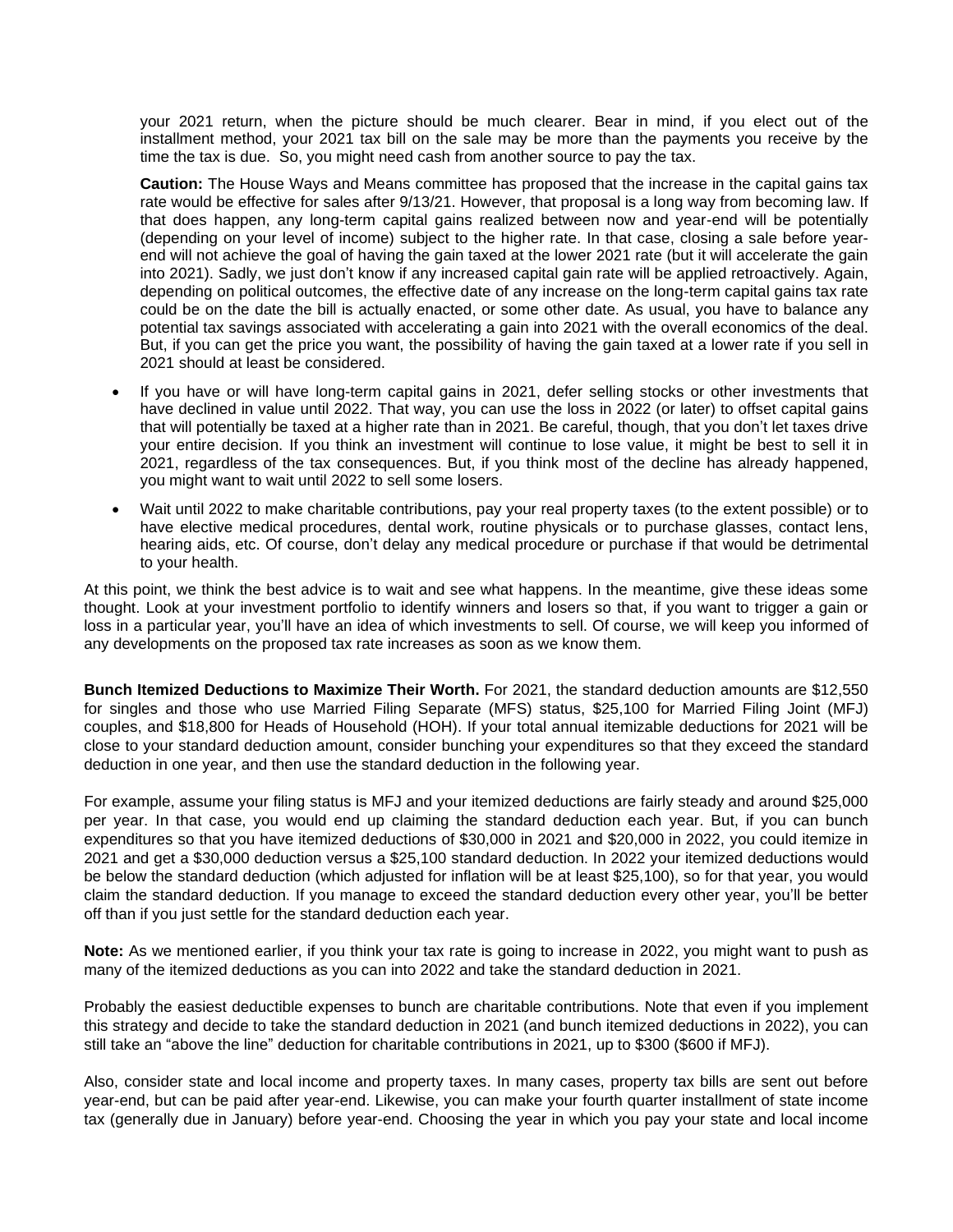and property taxes is another way to get the itemized deductions into the year you want them. Remember, barring any tax law changes, the maximum amount you can deduct for state and local taxes is \$10,000 (\$5,000 if MFS) per year. But that limit doesn't apply to property taxes on property held for investment or in a trade or business.

**Warning:** This can be a bad idea if you owe Alternative Minimum Tax (AMT) this year. That's because write-offs for state and local income and property taxes are completely disallowed under the AMT rules. Therefore, prepaying state and local taxes may do little or no good if you're an AMT victim in 2021 and won't be in 2022. Contact us if you're unsure about your exposure to AMT.

You can also choose when you make your house payment that is due on January 1. Accelerating that will give you 13 months' worth of interest in any given year. Remember that mortgage insurance premiums for eligible taxpayers also are deductible in 2021, but not in 2022.

**Decide Whether Selling Investment Assets before Year-end Makes Sense.** Regardless of whether you think you will be in a higher tax bracket in 2022, you should look at your investment portfolio and see if selling before year end could make tax sense. (This doesn't apply to investments held in a retirement account or IRA, where the gains and losses are not currently taxed.)

To the extent you have capital losses that were recognized earlier this year or capital loss carryovers from pre-2021 years (or you have some capital losses you can trigger), selling winners before year-end will not result in any tax hit. Triggering short-term capital gains that can be sheltered with capital losses is a sweet deal because net short-term gains would otherwise be taxed at higher ordinary income tax rates.

Having a capital loss carryover into 2022 could work to your advantage. The carryover can be used to shelter both short-term and long-term gains recognized next year and beyond. This can give you extra investing flexibility in those years because you won't have to hold appreciated securities for over a year to get a preferential tax rate. And if your capital gains are subject to a higher tax rate in 2022, having a capital loss carryover into next year to shelter those gains could be a very good thing.

**Consider a Roth IRA Conversion.** This may be the perfect time to make that Roth conversion you've been thinking about, especially if you think you will be in a higher tax bracket in 2022. Although you will pay tax as if the assets had been distributed from the traditional IRA, your future Roth IRA distributions can potentially be tax-free. And, unlike traditional IRAs, Roth IRAs don't have minimum distribution requirements during the account owner's lifetime.

**Consider Intrafamily Loans.** Interest rates are at a historic low. This scenario creates an attractive opportunity for those interested in assisting family members financially and transferring assets in a tax-efficient manner. Individuals who wish to lend money to relatives may do so at interest rates lower than what commercial lenders offer, thus allowing the borrower to save money on interest. There's a minimum rate that can be charged by the lender called the Applicable Federal Rate (AFR). Loans with interest rates below the AFR may be subject to gift tax rules. While it's generally advisable to stay above the AFR to avoid being caught by the gift tax rules, individuals can use the annual and lifetime gift exclusions to maximize the benefit to the borrower.

To ensure the loan is an arm's length transaction, follow these steps: (1) have a properly worded and signed document, (2) file the documents with the necessary authorities, (3) provide the lendee with a formal document that summarizes the amount of interest paid each year, and (4) either collect the loan payments or establish the payments will be gifted. Please contact us if you are interested in taking advantage of intrafamily loans.

**Contribute to a Traditional IRA**. Individuals over the age of 70½ who are still working in 2021 can contribute to a traditional IRA. However, if you're over age 70½ and considering making a charitable donation directly from your IRA (known as a *Qualified Charitable Distribution* or *QCD*) in the future, making a deductible IRA contribution for years you are age 70½ or older will affect your ability to exclude future QCDs from your income. Please contact us for further explanations of QCDs and how they can be an effective way to give to charity and reduce your taxable income.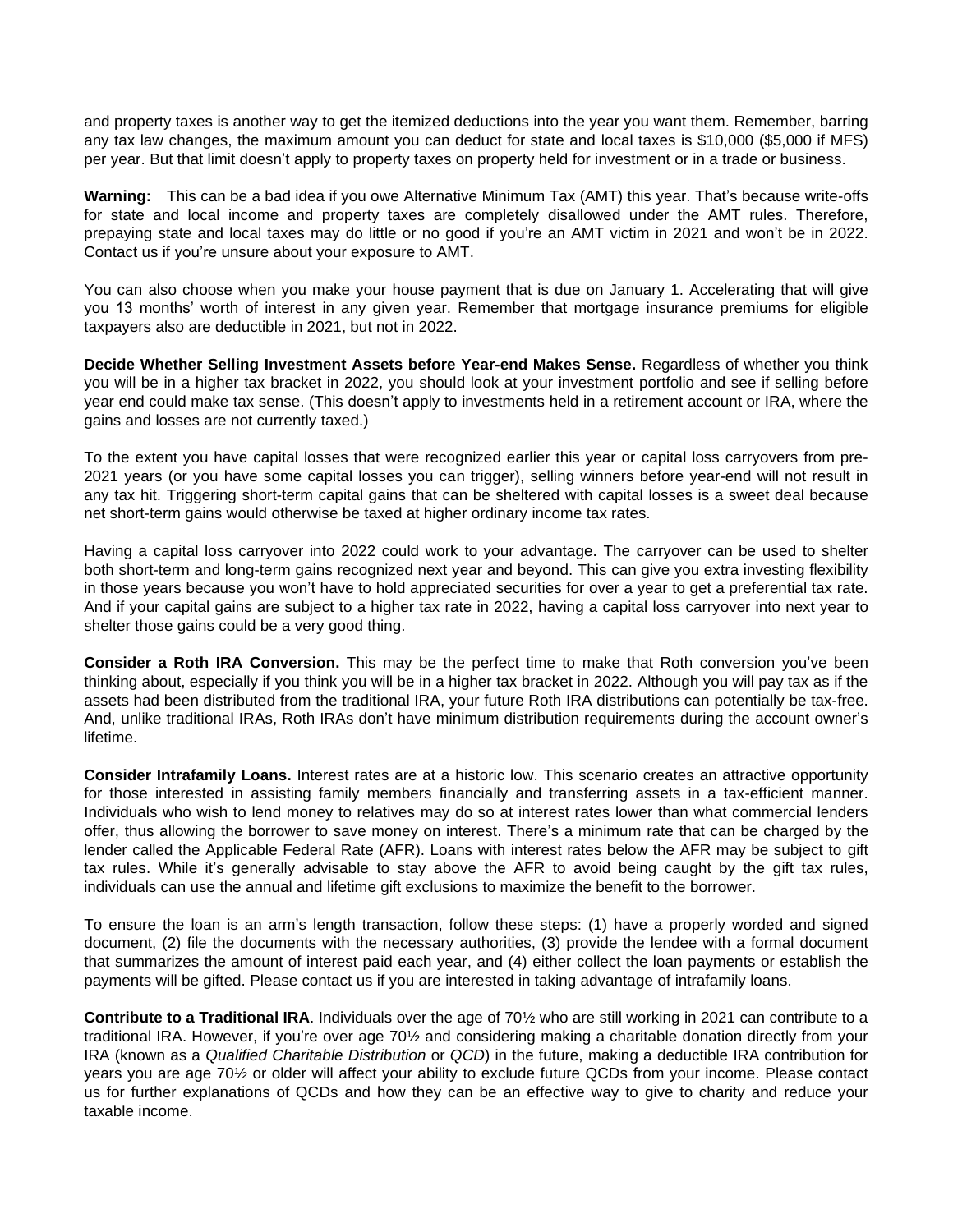#### **Year-end Planning Moves for Small Businesses**

If you own a business, consider the following strategies, in addition to planning for possibly higher tax rates in 2022 as discussed above. Note that proposed tax rate increases would potentially affect income earned by sole proprietors, pass-through entities, and corporations.

**Establish a Tax-favored Retirement Plan.** If your business doesn't already have a retirement plan, now's a good time to consider one. Current retirement plan rules allow for significant deductible contributions. For example, if you're self-employed and set up a SEP-IRA, you can contribute up to 20% of your self-employment earnings, with a maximum contribution of \$58,000 for 2021. If you're employed by your own corporation, up to 25% of your salary can be contributed with a maximum contribution of \$58,000.

Other small business retirement plan options include the 401(k) plan (which can be set up for just one person), the defined benefit pension plan, and the SIMPLE-IRA. Depending on your circumstances, these other types of plans may allow bigger deductible contributions.

Contact us for more information on small business retirement plan options, and be aware that if your business has employees, you may have to cover them too.

**Plan Asset Purchases.** 100% first-year bonus depreciation is available for qualified new and used property that is acquired and placed in service in calendar-year 2021 (and unless something changes, 2022). That means your business might be able to write off the entire cost of some or all of your 2021 asset additions on this year's return.

Consider Purchasing Vehicles That Qualify for Bonus Depreciation. Depreciation deductions (including bonus depreciation) on both new and used passenger vehicles (cars and light trucks and vans) that are acquired and placed in service in 2021, are limited as follows:

- \$18,200 for Year 1 if bonus depreciation is claimed (\$10,200 if no bonus depreciation claimed).
- \$16,400 for Year 2.
- \$9,800 for Year 3.
- \$5,860 for Year 4 and thereafter until the vehicle is fully depreciated.

You can avoid these depreciation limits if you purchase a heavy SUV, pickup or van for your business because these are not considered passenger automobiles. A heavy vehicle is one that has a manufacturer's Gross Vehicle Weight Rating (GVWR) above 6,000 pounds. A vehicle's GVWR can be verified by looking at the manufacturer's label, which is usually found on the inside edge of the driver's side door where the door hinges meet the frame. Provided all the other requirements are met, you can claim 100% bonus depreciation on one of these heavy vehicles.

**Note:** Only vehicles that are used more than 50% for business qualify for bonus depreciation.

Some assets that don't qualify for bonus depreciation are eligible for Section 179 expensing. For qualifying property placed in service in tax years beginning in 2021, the maximum Section 179 deduction is \$1.05 million. The Section 179 deduction begins to phase-out when the cost of Section 179-eligible property placed in service during the year exceeds \$2.62 million. This means that you could possibly write off the entire cost of business asset purchases in 2021. Given that, you might consider purchasing additional assets before year-end.

**Caution:** If you think tax rates are going up in 2022, you might wait until then to place property that qualifies for bonus depreciation or Section 179 expensing in service. Placed in service generally means that the asset is ready